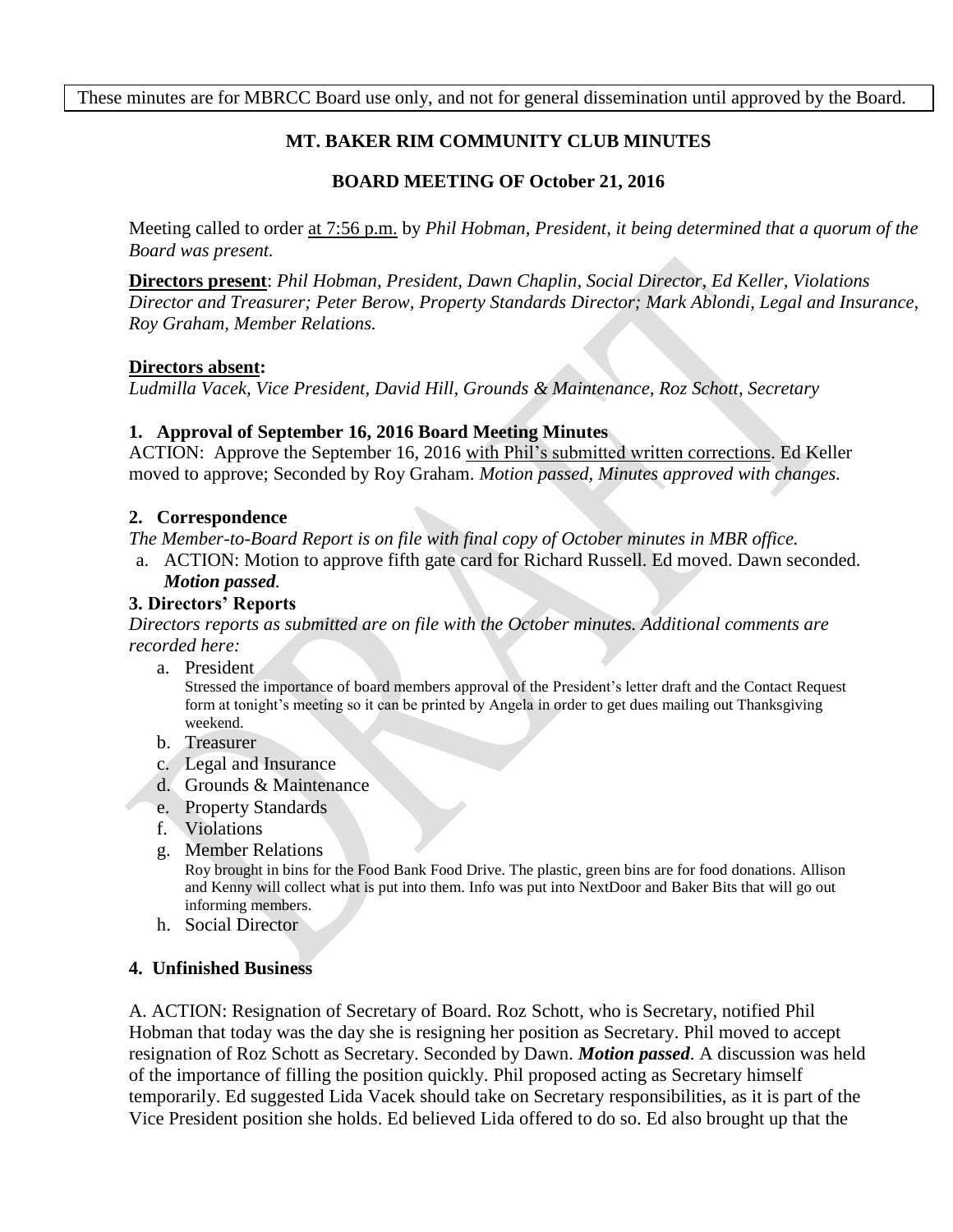issue with Phil acting as Secretary is it leaves us with only one legal/authorized signer. No motion. Decision will wait until future meeting with Lida present.

B. ACTION: Resolution 2016-08 to move Reserve funds from WECU (Whatcom Educational Credit Union) to First Federal Savings. Ed discussed the need for having (approximately) 100k on reserve in savings that does not get used. Currently, these funds earn little interest and we could earn quite a bit more. Ed proposed moving 50k into a 2 yr CD at 1.5%, 50k into a 3 yr CD at 1.7% and keeping (the rest, approx. \$11k) liquid, in a MM account. Mark and others proposed that rates could and will most likely go up in the future and locking in a CD rate may not be as good as MMA. Phil proposed having enough funds available to handle emergencies but locking some funds up to earn a better interest. It was pointed out the extra interest could offset raising dues for Members. Motion to approve Resolution 2016-08, which will move 50k/50k/remaining \$ into 2 CDs and a Money Market Account. Ed moved, Phil seconded. *Resolution 2016-08 was passed*. Angela will edit the Resolution and remove "unanimous" from the wording. Ed informed us bank wishes to see Resolutions preferred over minutes.

C. 2016 AGM Draft minutes from Roz Schott was submitted for approval. It was suggested that this approval can wait and each Member read them carefully and get any suggestions sent to Angela. Deferred to November Meeting. No action.

## **5. New Business**

A. ACTION: Approve the new Contact Request Form to be mailed with 2017 dues statements. It was asked if gate cards will be deactivated once the forms come in. Angela and Allison said no. It will call possible situations to attention, but we are not planning on deactivating cards without further verification with the owner. It was discussed if a special system could allow clubhouse/pool access seasonally to make it harder for non-authorized people to use facilities. It was pointed out that family members and guests are supposed to be allowed. Ed suggested that the main issue is the hundreds of cards that are floating out in limbo. Phil wanted all members to return the form and turn keys off if they do not. It was discussed that we are not planning on turning any cards off without verification. This is a starting point to look at the problem of gate cards. Ed moves to approve the Contact Request Form. Seconded by Mark. *Motion passed*.

B. ACTION: Approve Resolution 2016-09, Update Schedule of Violations and Fines with the addition of: "7. Renting out your residence before one year ownership of your residence is complete. \$250 minimum" Move to approve Resolution 2016-09 was made by Dawn, Roy seconded, *Motion passed*.

C. ACTION: Proposed raising of the Rental Registration fee. Currently \$25. Phil discussed the amount of work staff spends on just renters and additional costs, including wear and tear on community property. It was mentioned that non-renters are subsidizing our facilities for these renters earning a profit. Phil proposed raising the fee. Angela was asked what she felt would be accepted by Members. Angela said \$5 seems acceptable. Garbage was discussed, and other concerns of how renters affect our finances. Phil moved to increase the Rental Registration fee to \$30 per occurrence on January 1, 2017. Seconded by Roy, *Motion passed***.**

D. Ed reported on a discussion with WA DOT regarding a speed limit study to be done in Glacier. It could grant us a slower speed limit on the highway if they determine our driveway to be a hazardous area. The number of accidents reported over the years at our entrance on Mt. Baker